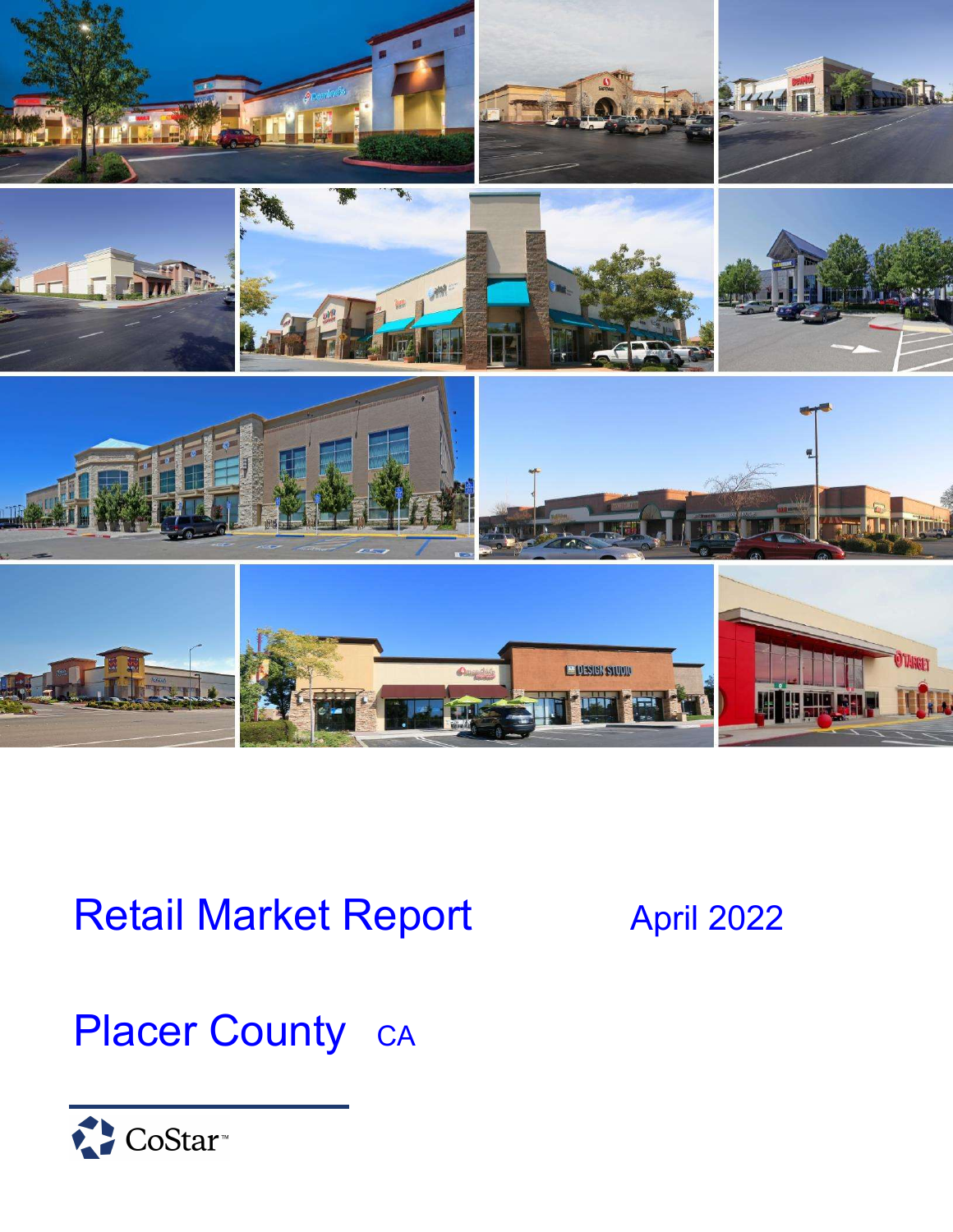INVENTORY SF 22.7M +0.3% Prior Period 22.7M



12 MO NET ABSORPTION SF 280K +923.9% Prior Period 27.3K

VACANCY RATE 4.0% -1.0% Prior Period 5.0%



\$24.79 +3.8%

MARKET SALE PRICE/SF \$258 +3.8% Prior Period \$249



MARKET CAP RATE

### **Key Metrics**

| <b>Availability</b>        |                      | <b>Inventory</b>                 |                       |  |
|----------------------------|----------------------|----------------------------------|-----------------------|--|
| Vacant SF                  | $914K$ $\star$       | <b>Existing Buildings</b>        | 1,730 $\uparrow$      |  |
| Sublet SF                  | 40.9K A              | <b>Under Construction Avg SF</b> | 33K 4                 |  |
| <b>Availability Rate</b>   | $5.1\%$ $\star$      | 12 Mo Demolished SF              | 8.5K                  |  |
| Available SF               | $1.2M \star$         | 12 Mo Occupancy % at Delivery    | $53.5\%$ $\downarrow$ |  |
| Available Asking Rent/SF   | $$19.20$ $\triangle$ | 12 Mo Construction Starts SF     | 130K 4                |  |
| Occupancy Rate             | $96.0\%$ $\triangle$ | 12 Mo Delivered SF               | 76.5K $\sqrt{ }$      |  |
| <b>Percent Leased Rate</b> | 96.7% $\uparrow$     | 12 Mo Avg Delivered SF           | $5.2K +$              |  |

| <b>Sales Past Year</b>            |                     | <b>Demand</b>                   |                    |  |
|-----------------------------------|---------------------|---------------------------------|--------------------|--|
| Asking Price Per SF               | \$449 4             | 12 Mo Net Absorp % of Inventory | $1.2\%$ $\uparrow$ |  |
| Sale to Asking Price Differential | $-3.4\%$ $\uparrow$ | 12 Mo Leased SF                 | 450K 4             |  |
| Sales Volume                      | \$240M 4            | Months on Market                | $21.8$ $\triangle$ |  |
| <b>Properties Sold</b>            | 160 4               | Months to Lease                 | 14.5 <sub>4</sub>  |  |
| Months to Sale                    | $6.7 \star$         | Months Vacant                   | 14.6 4             |  |
| For Sale Listings                 | $27 \sqrt{ }$       | 24 Mo Lease Renewal Rate        | 87.2%              |  |
| <b>Total For Sale SF</b>          | 342K 4              | Population Growth 5 Yrs         | 6.2%               |  |



Page 1

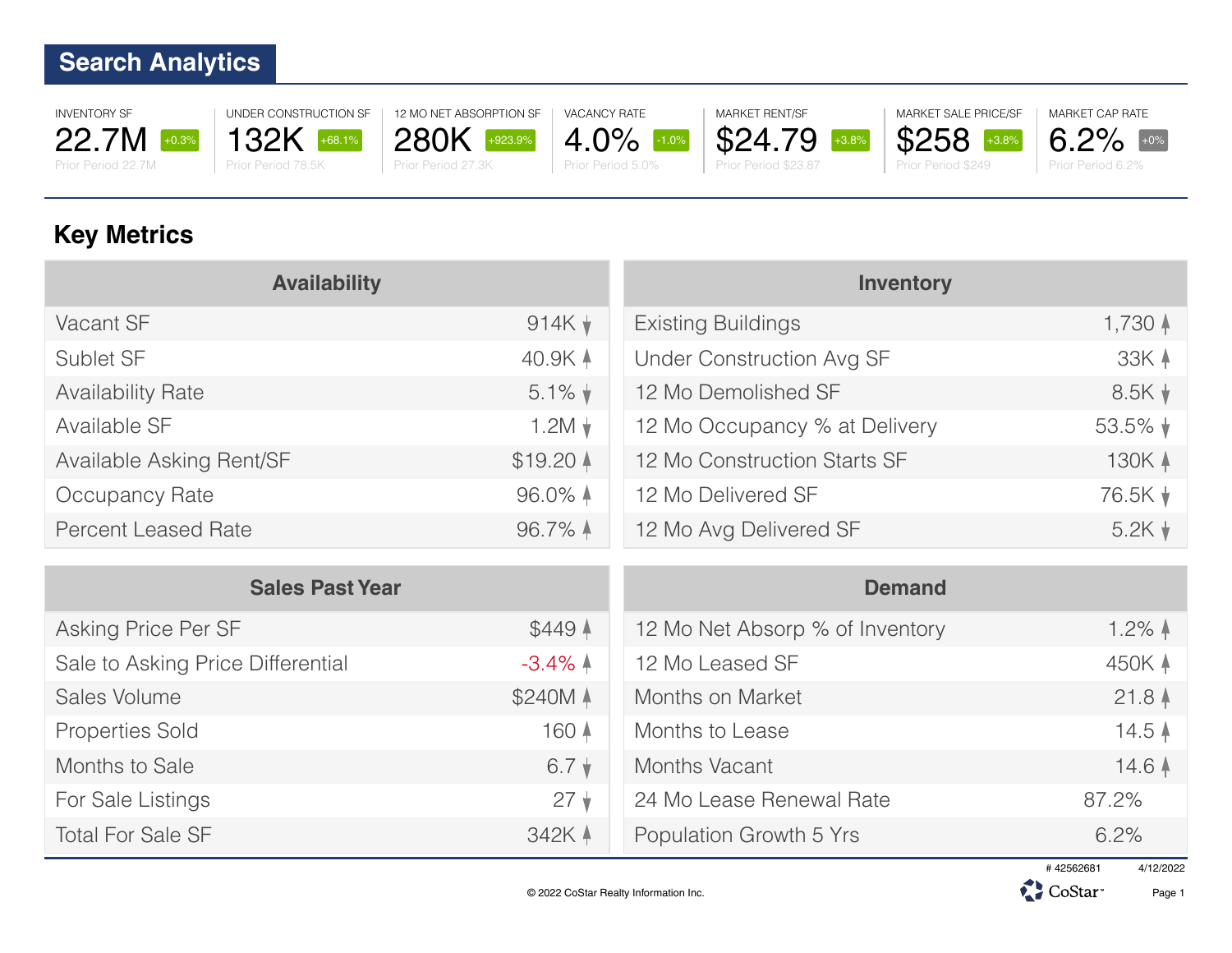#### **Key Performance Indicators**

| Current<br>1 Year Ago      | <b>Typical Range</b> | Extreme Range       | 10 Years Average (2012 - 2022) |              | Time Range 10 Years    |
|----------------------------|----------------------|---------------------|--------------------------------|--------------|------------------------|
| Vacancy                    |                      | 4.02%               | 4.97%                          |              |                        |
|                            |                      | 4.08%<br>3.99%      | 5.99%                          | 7.90%        | 10.81%                 |
| 12 Month Net Absorption SF |                      | 97,340              | 279,563                        |              |                        |
| الشروباستسالاللا           | (107, 878)           | 90,310              | 285,367                        | 479,670      | 767,306                |
| 12 Mo Net Delivered SF     |                      | 67,993              |                                | 212,678      |                        |
| بالأسلال بمنبيته           |                      | 24,046<br>(16, 509) | 150,764                        | 277,734      | 414,069                |
| <b>Annual Rent Growth</b>  |                      |                     |                                | 3.8%<br>2.9% |                        |
|                            | $-2.4%$              | 0.5%                | 2.3%                           | 4.2%         | 5.4%                   |
| Market Rent Per SF         |                      |                     |                                |              | \$24.15<br>\$24.79     |
|                            | \$19.14              | \$19.71             | \$21.56                        | \$23.41      | \$24.81                |
| Market Sale Price Per SF   |                      |                     |                                |              | \$258<br>\$252         |
|                            |                      | \$180               | \$211                          |              | \$241                  |
|                            | \$162                |                     |                                |              | \$258                  |
| Market Cap Rate            |                      | $6.1$ 6.21%         |                                |              |                        |
|                            |                      | 6.26%<br>6.14%      | 6.64%                          | 7.03%        | 7.37%                  |
| 12 Month Sales Volume      |                      | \$128M              |                                |              | \$236M                 |
|                            | \$69.2M              | \$116M              | \$161M                         | \$205M       | \$237M                 |
|                            |                      |                     |                                |              | #42562681<br>4/12/2022 |

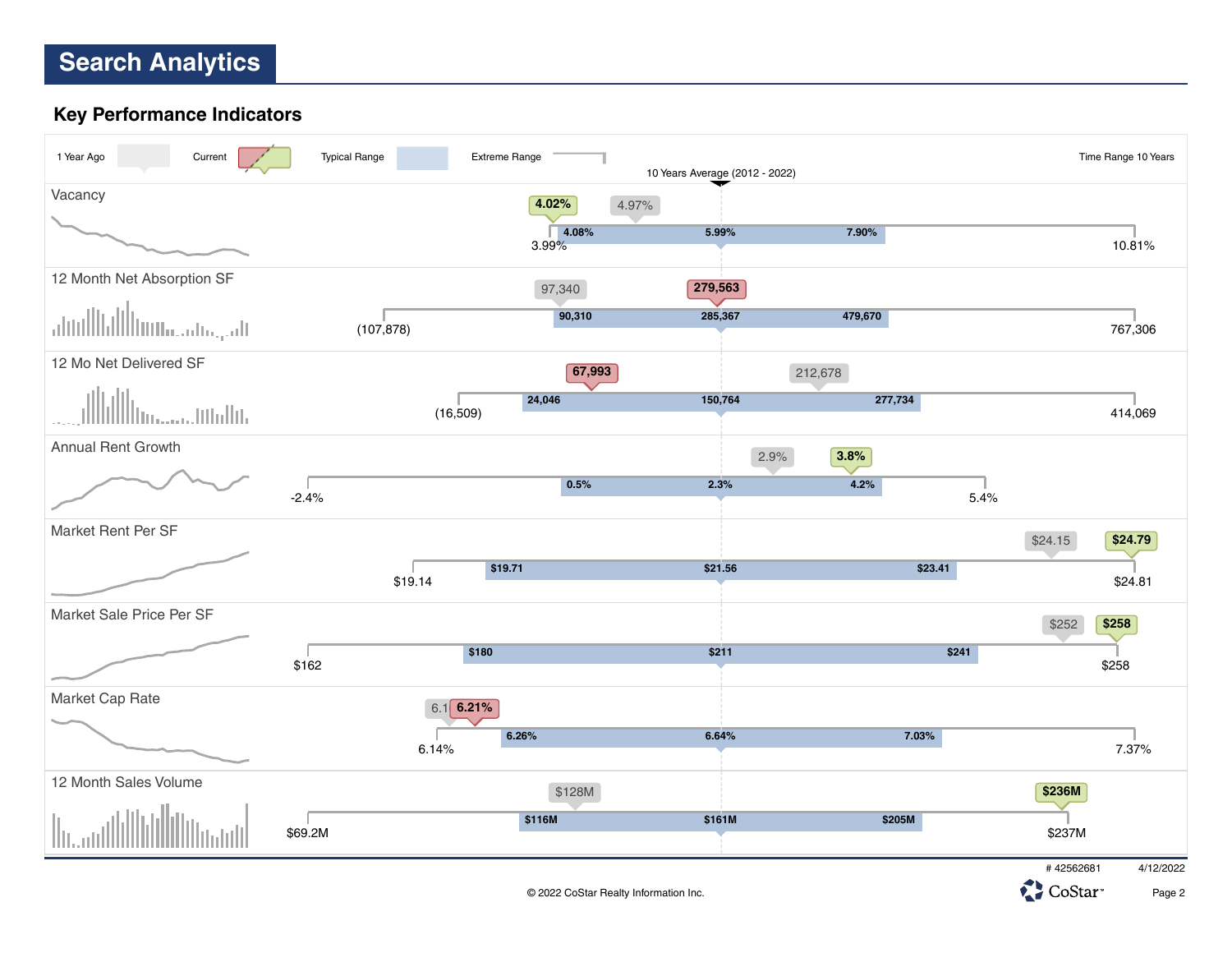



Page 3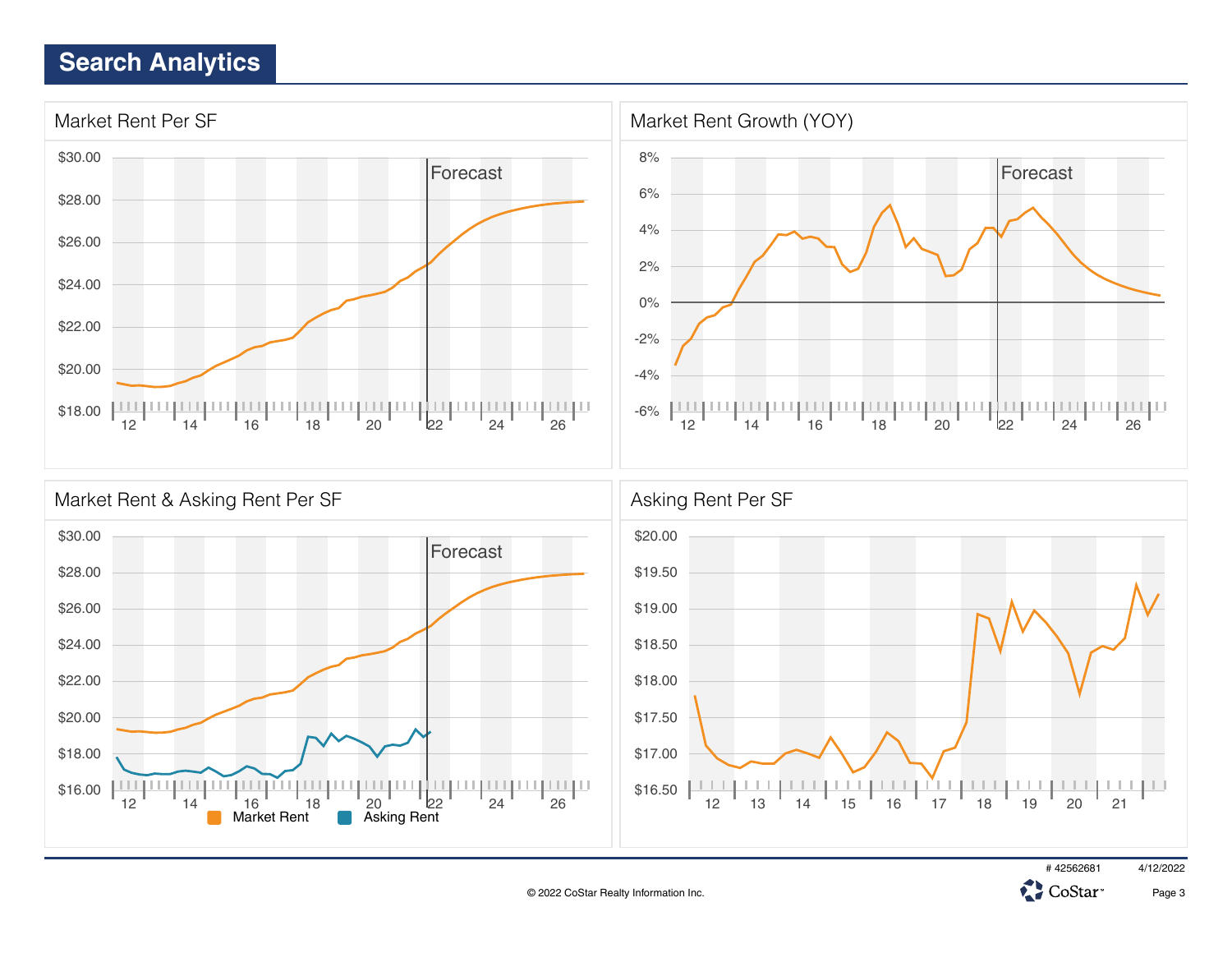





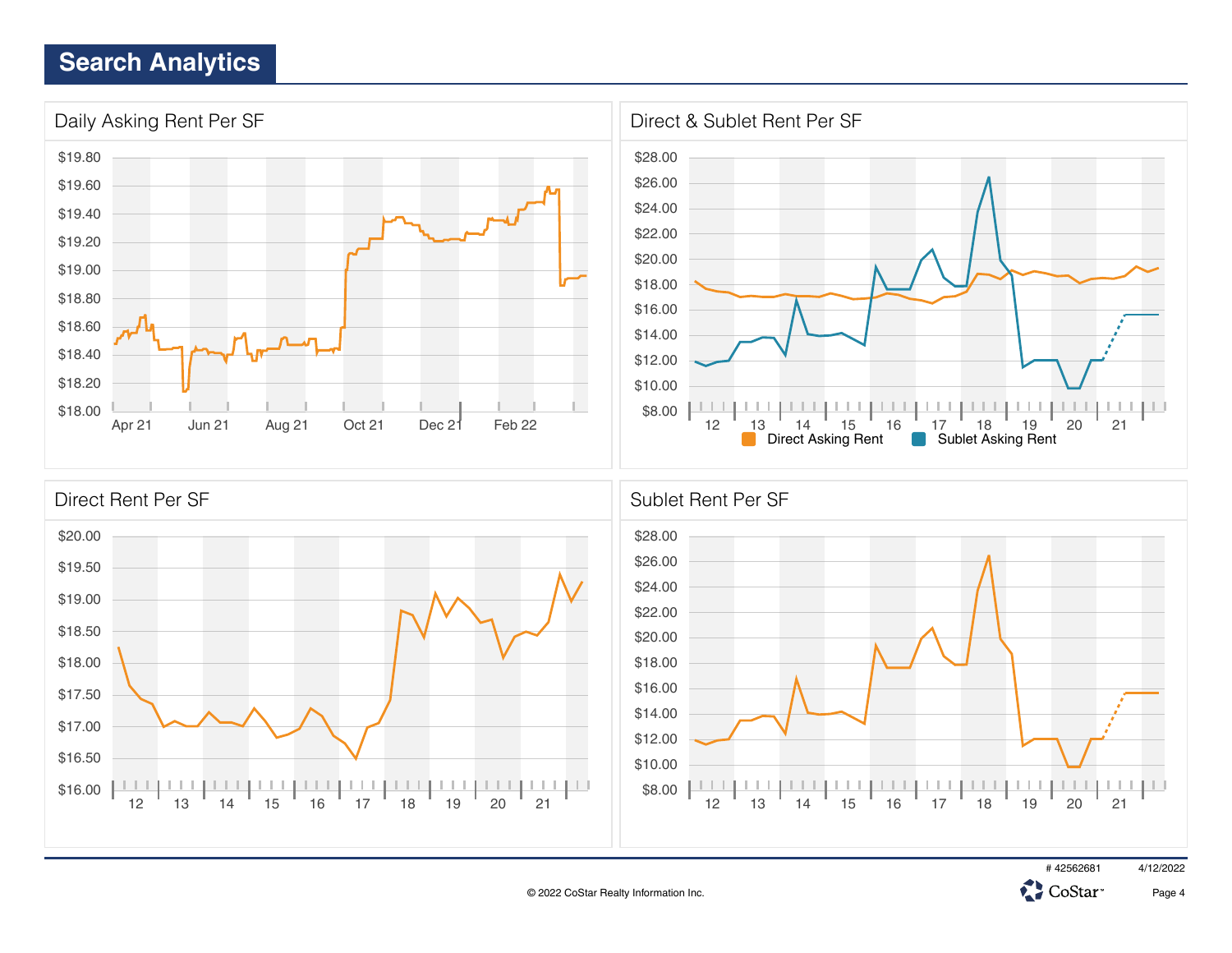



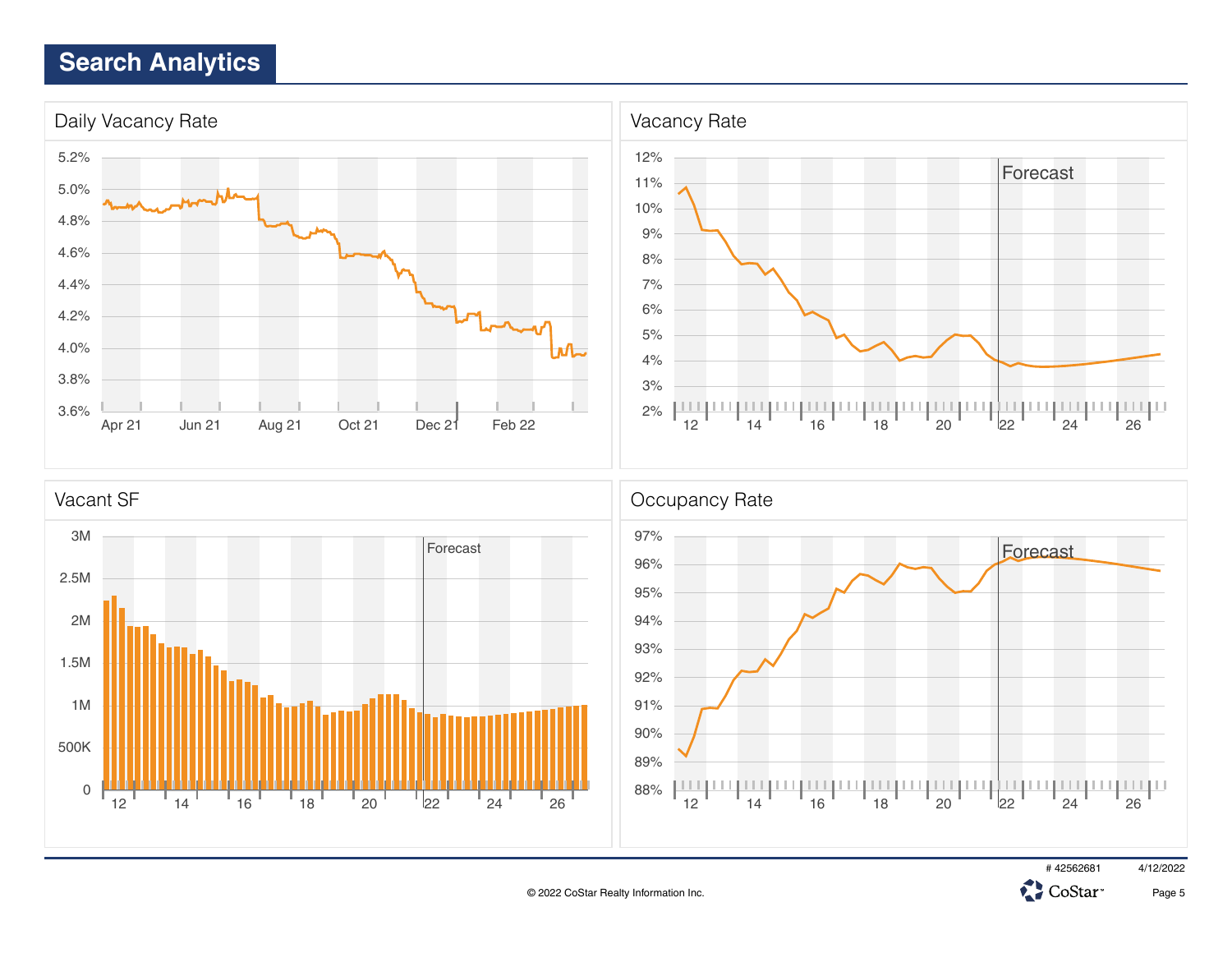





Page 6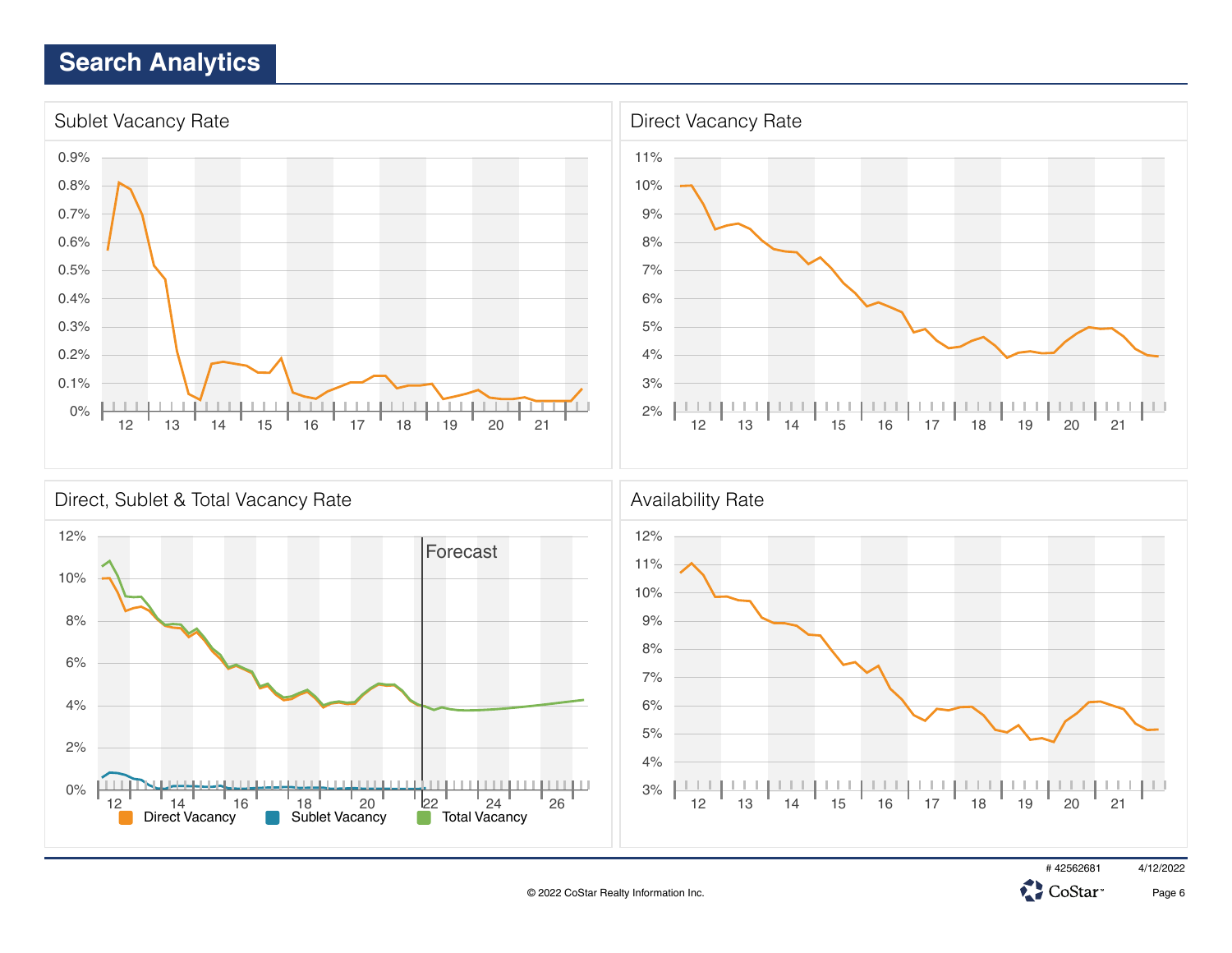

0 500K 1M  $12$   $14$   $16$   $16$   $18$   $20$   $22$   $24$   $24$   $26$ <br>Available SF **C** Vacant SF





12 1<u>3</u> 14 15 16 17 18 19 20 21

Percent Occupied - All Time Average

0%

20%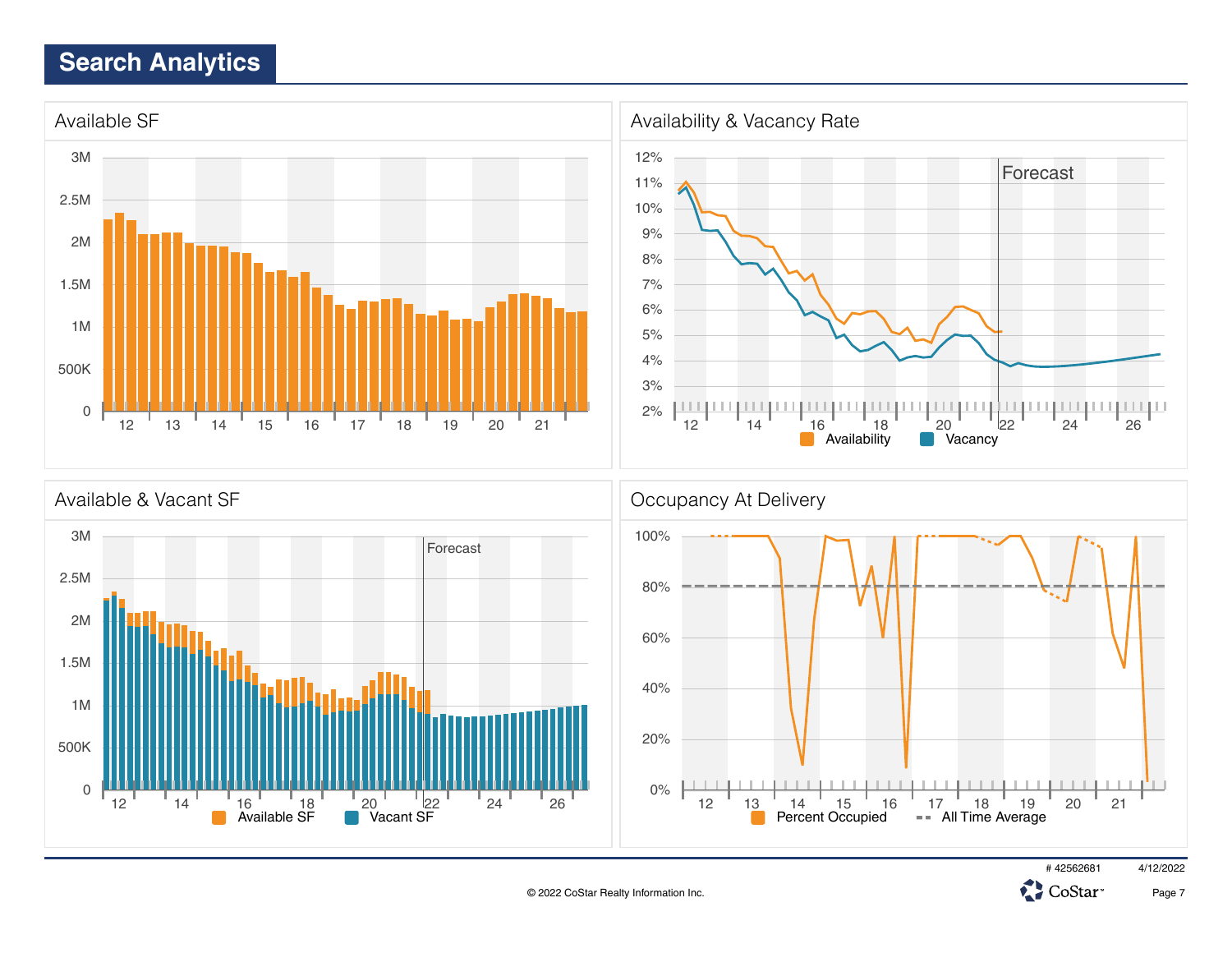



CoStar<sup>®</sup>

C.

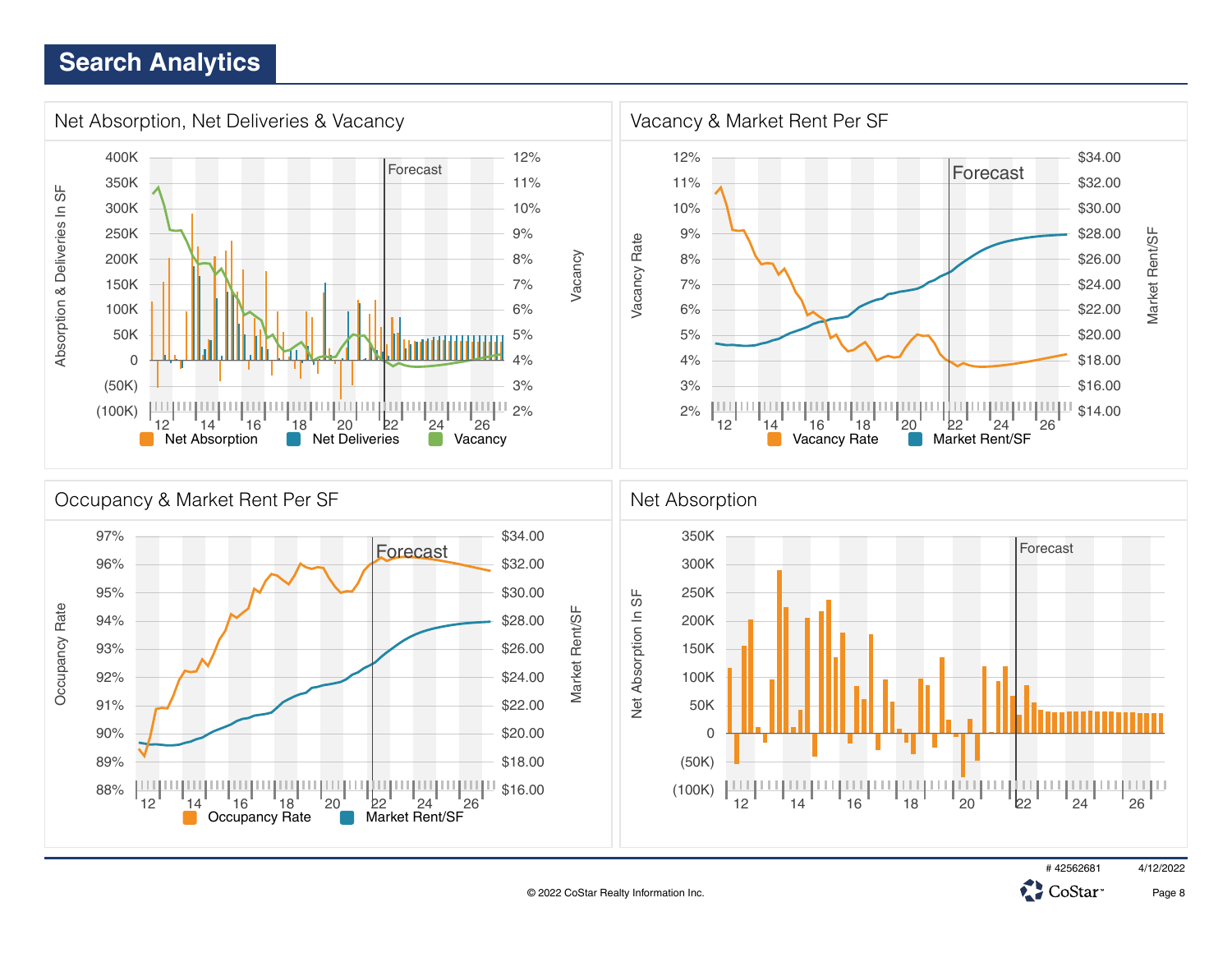

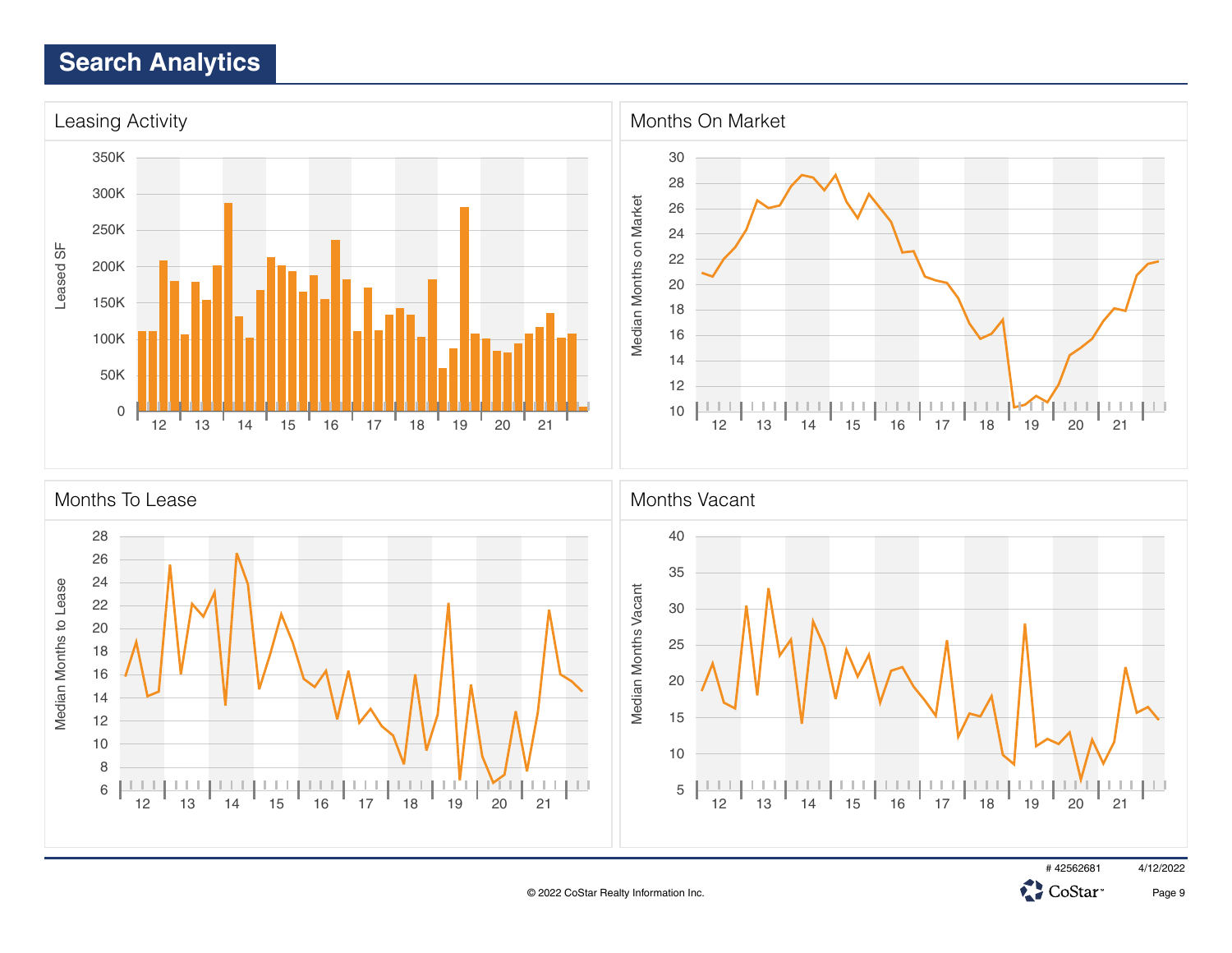

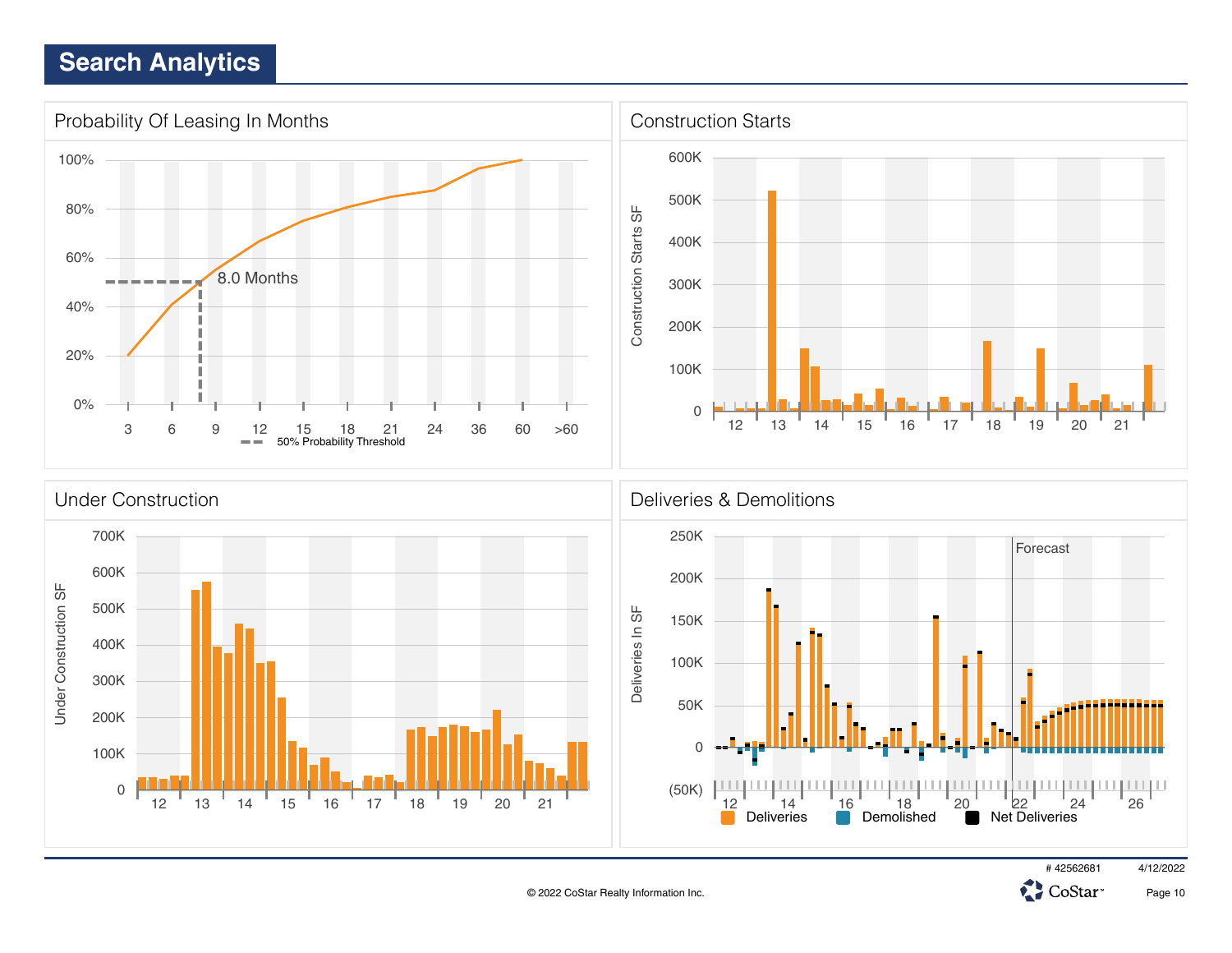





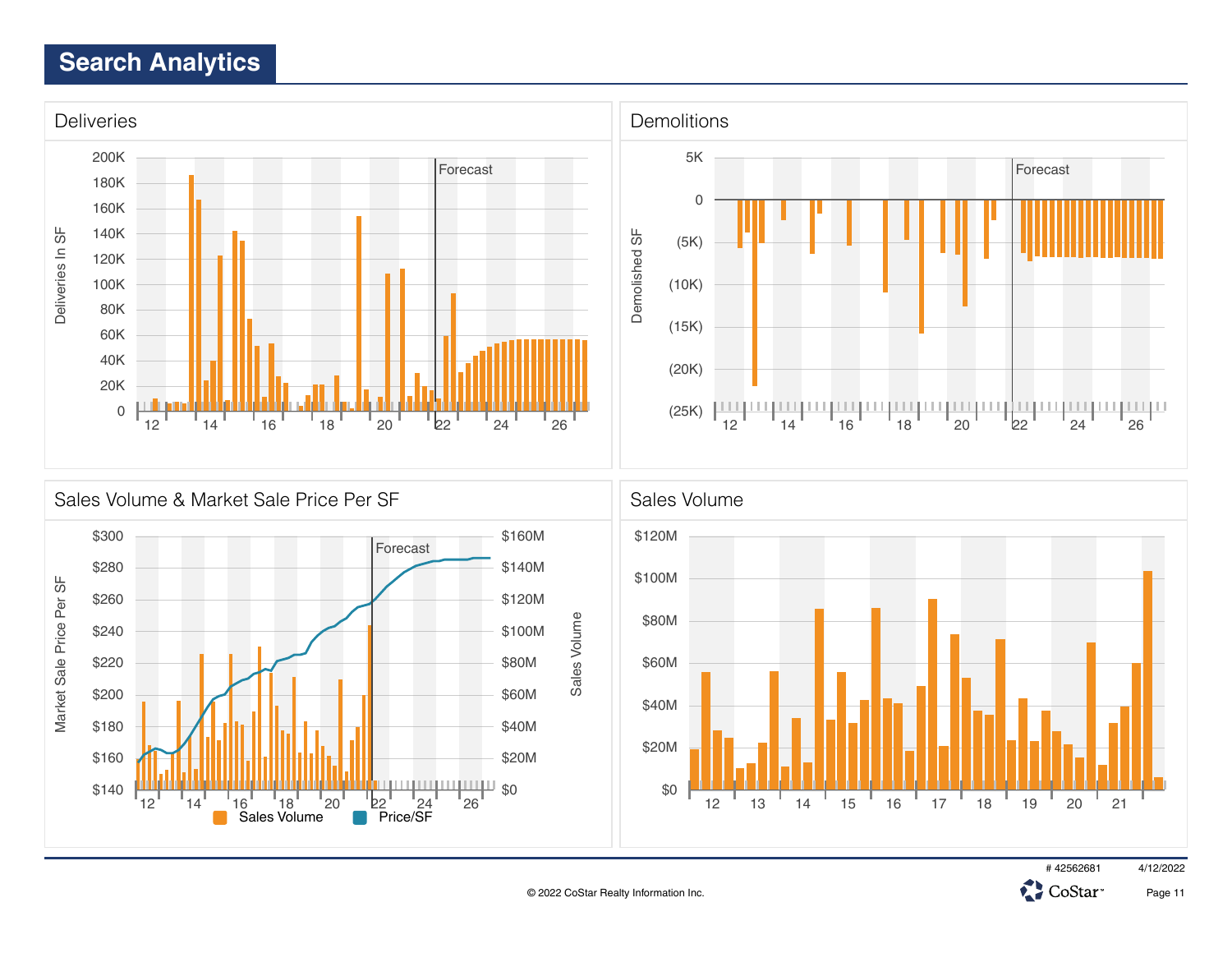\$0

12 13 14 15 16 17 18 19 20 21



Individual Sale **Portfolio Sale Condo Sale** Condo Sale Suburban

\$50

 $\begin{array}{c|c|c|c|c|c} \hline \textbf{1} & \textbf{1} & \textbf{1} & \textbf{1} \\ \hline \end{array}$ 



 $\Box$ 

12 13 14 15 16 17 18 19 20 21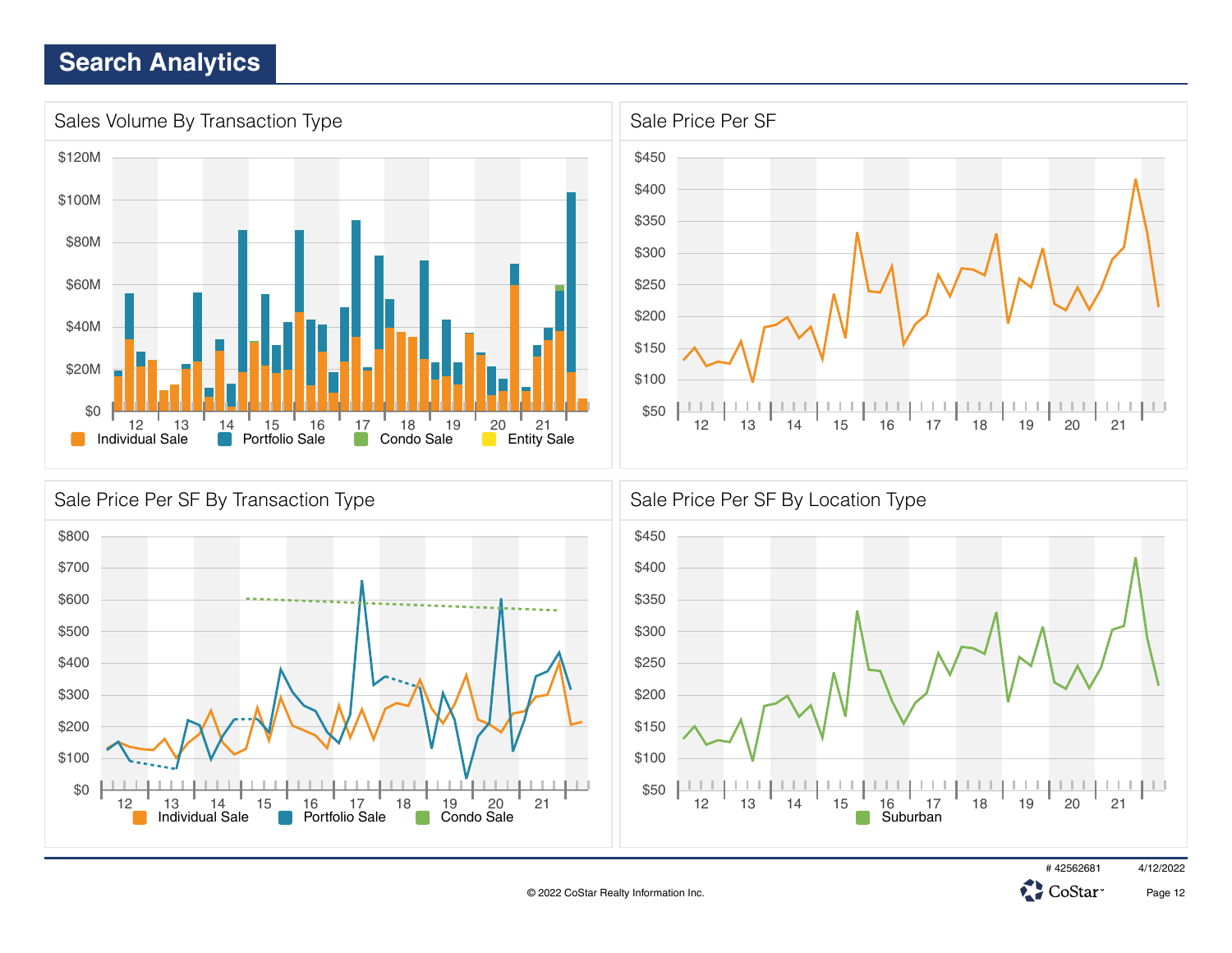



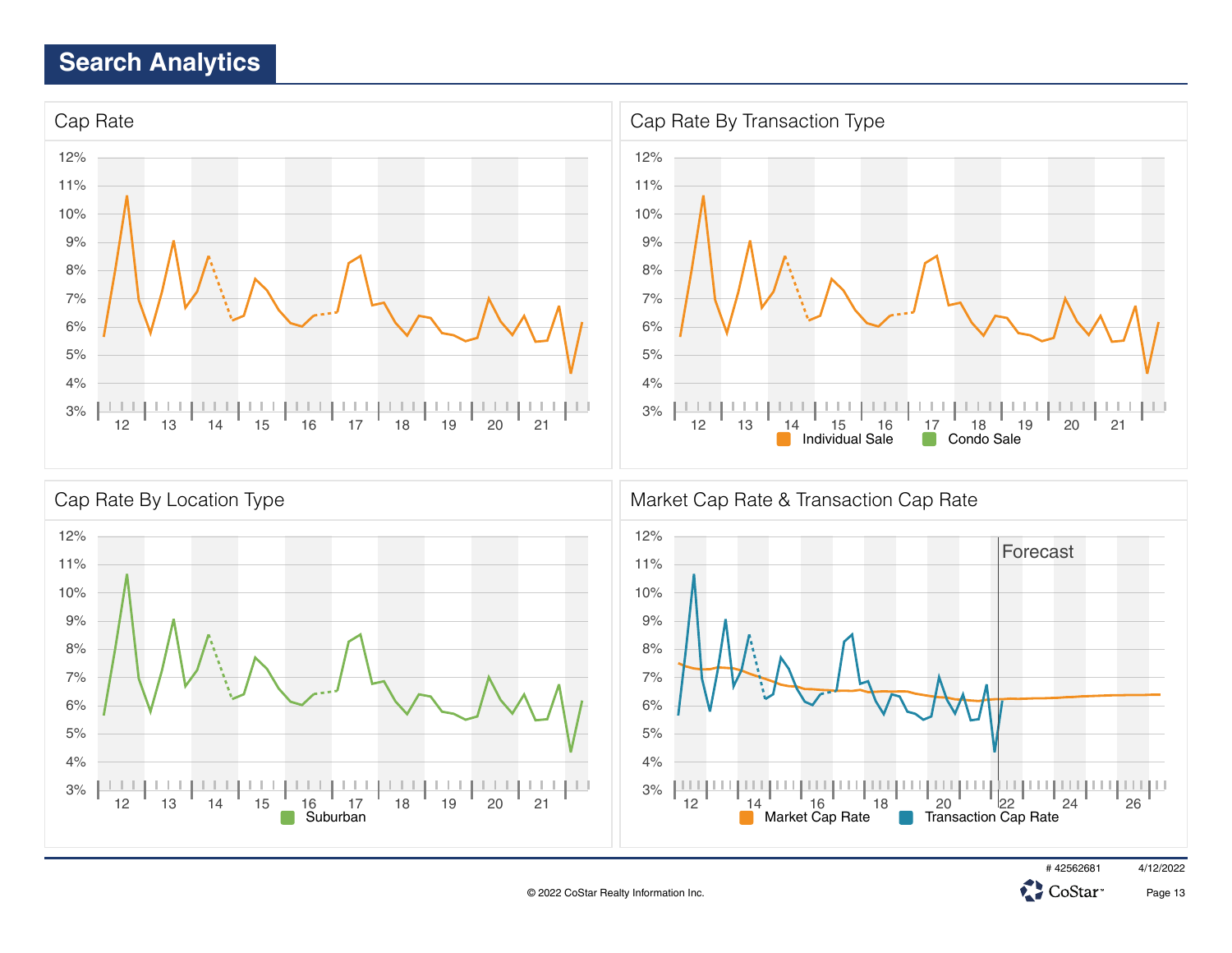



# 42562681 4/12/2022

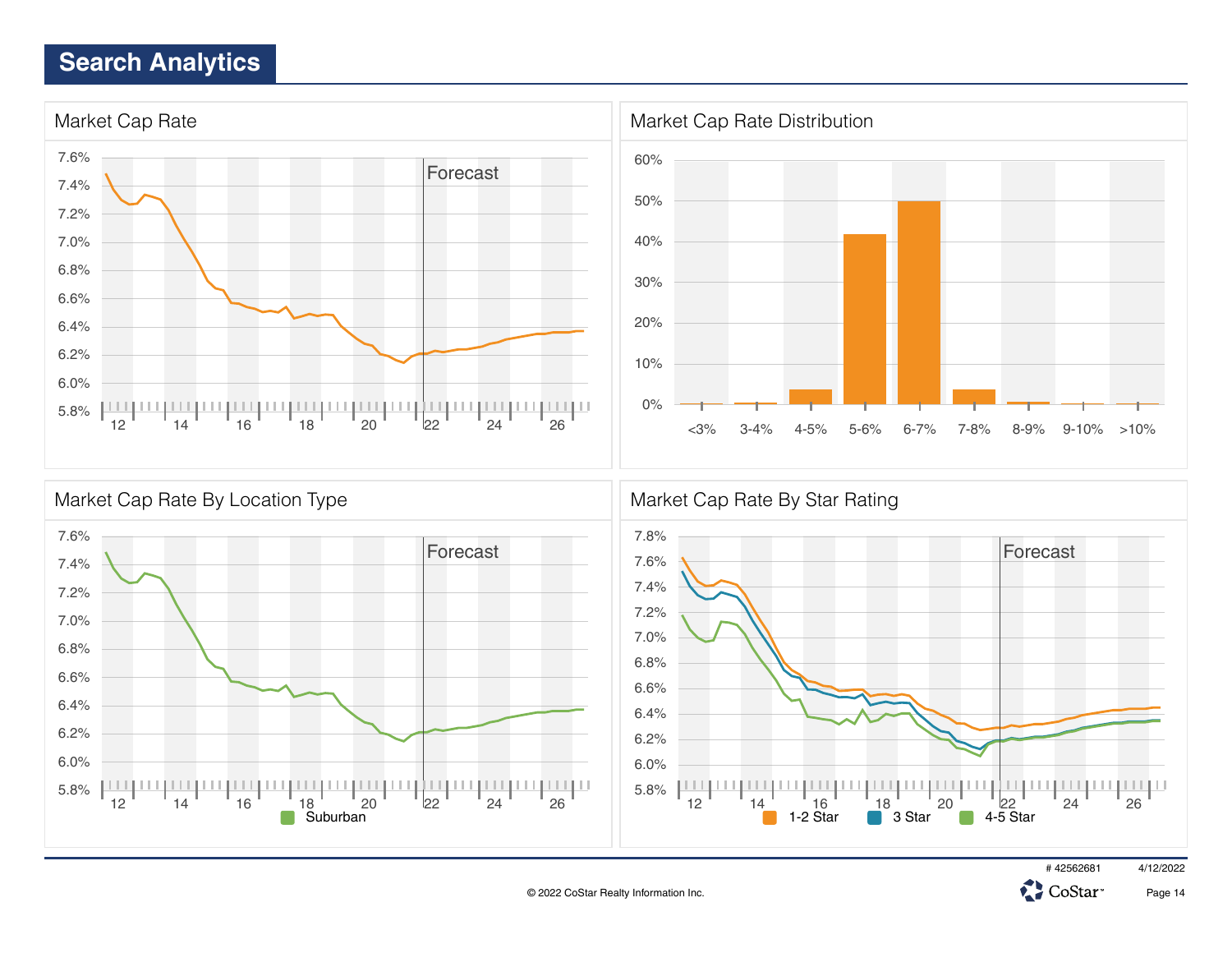





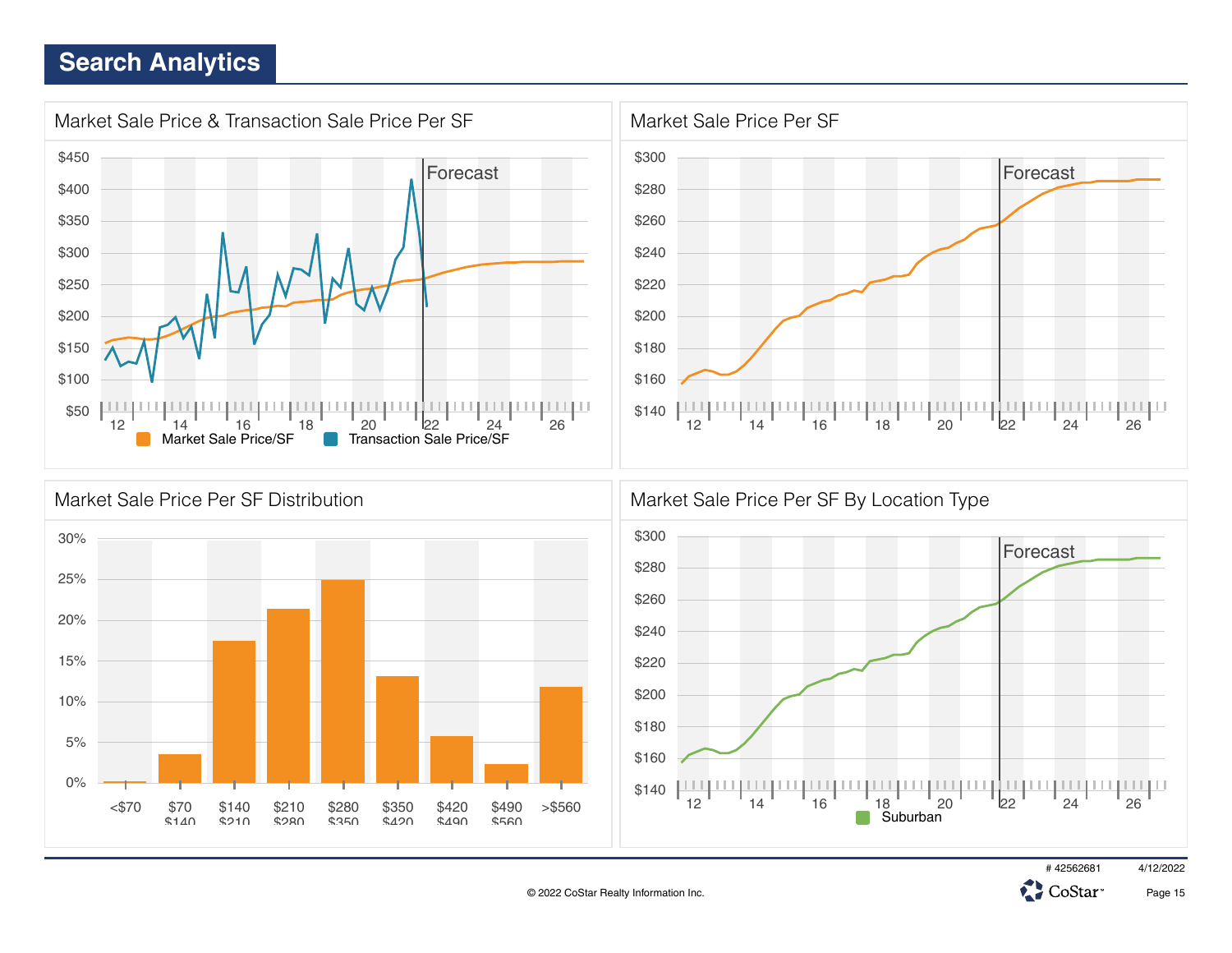



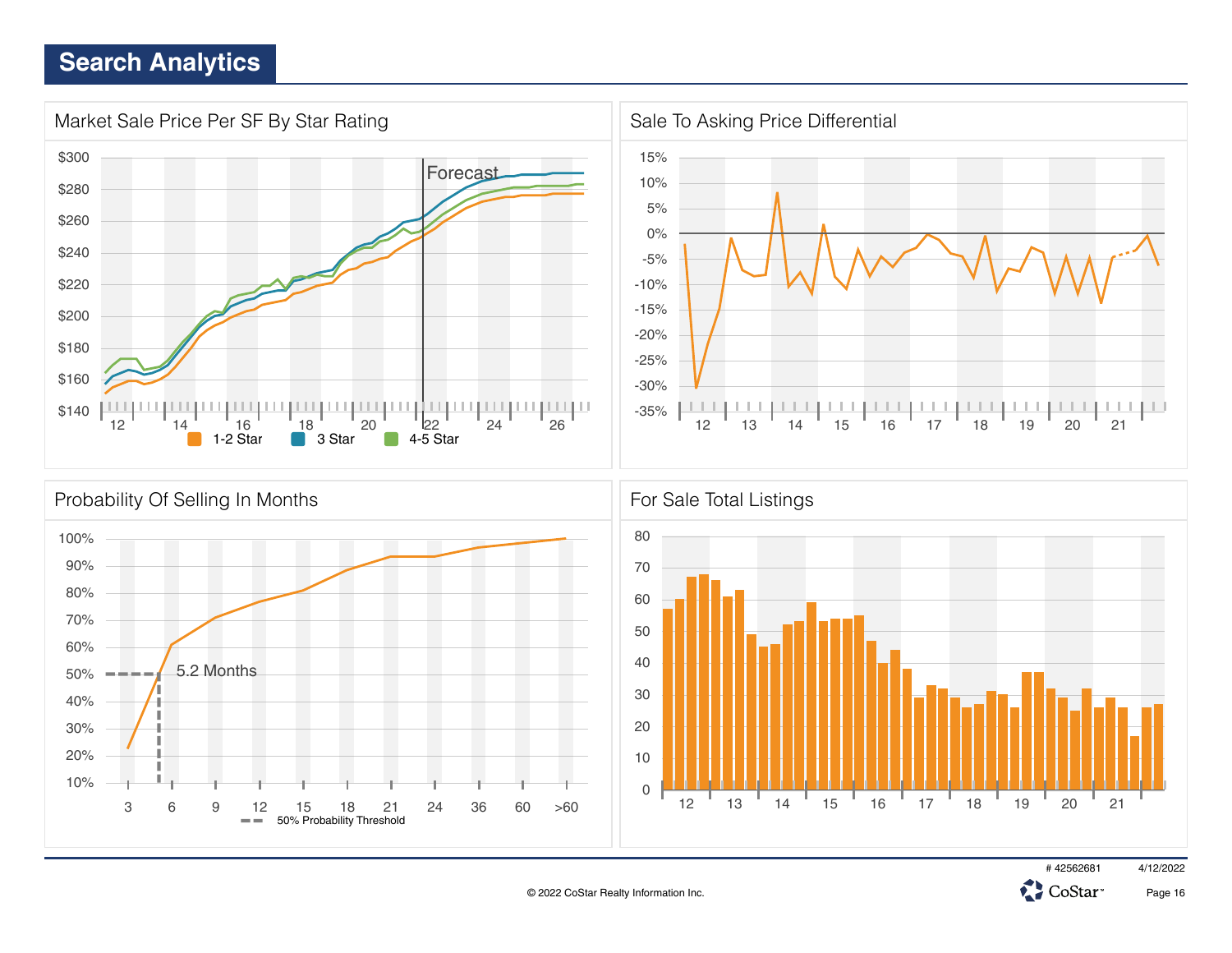



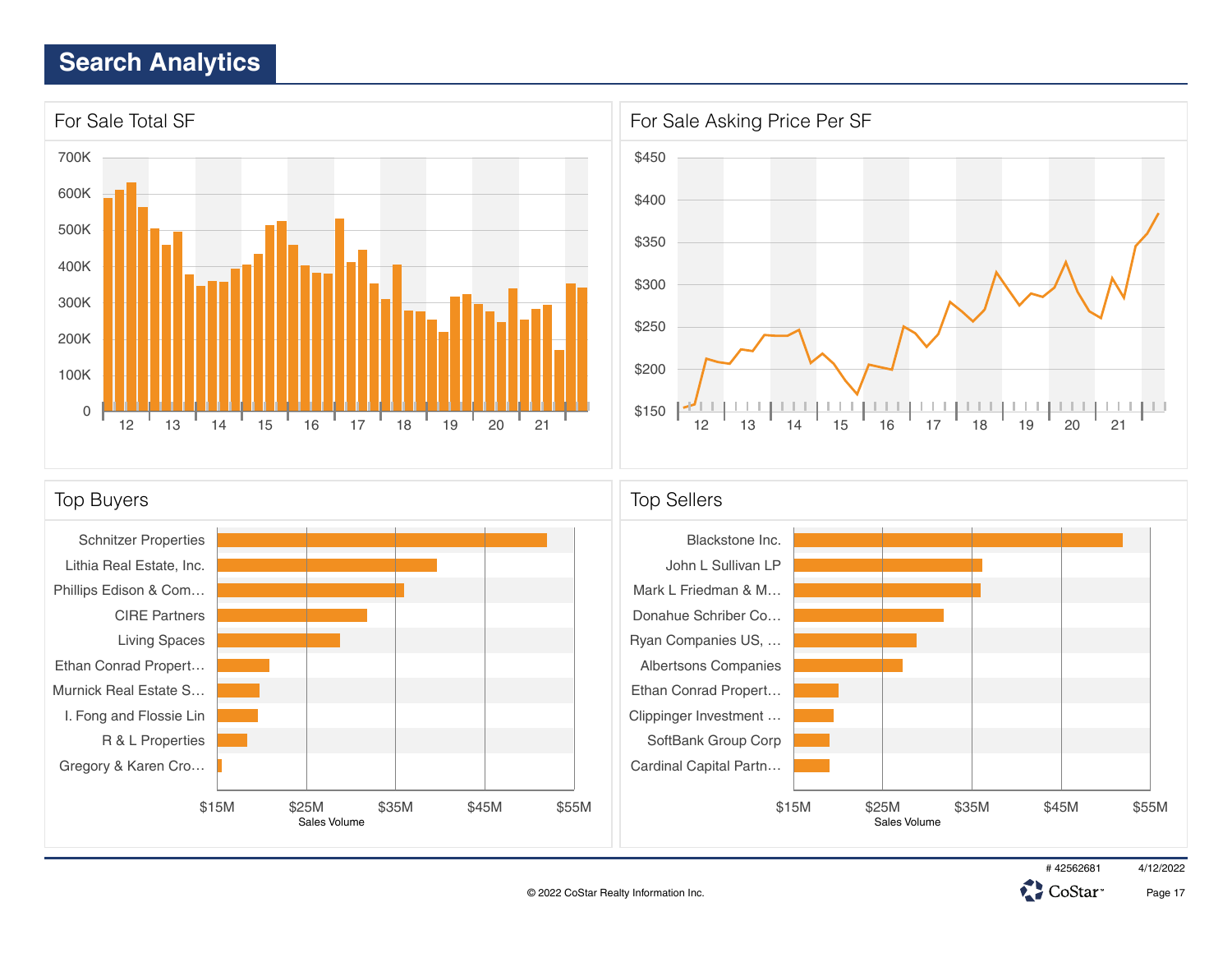

© 2022 CoStar Realty Information Inc.

Page 18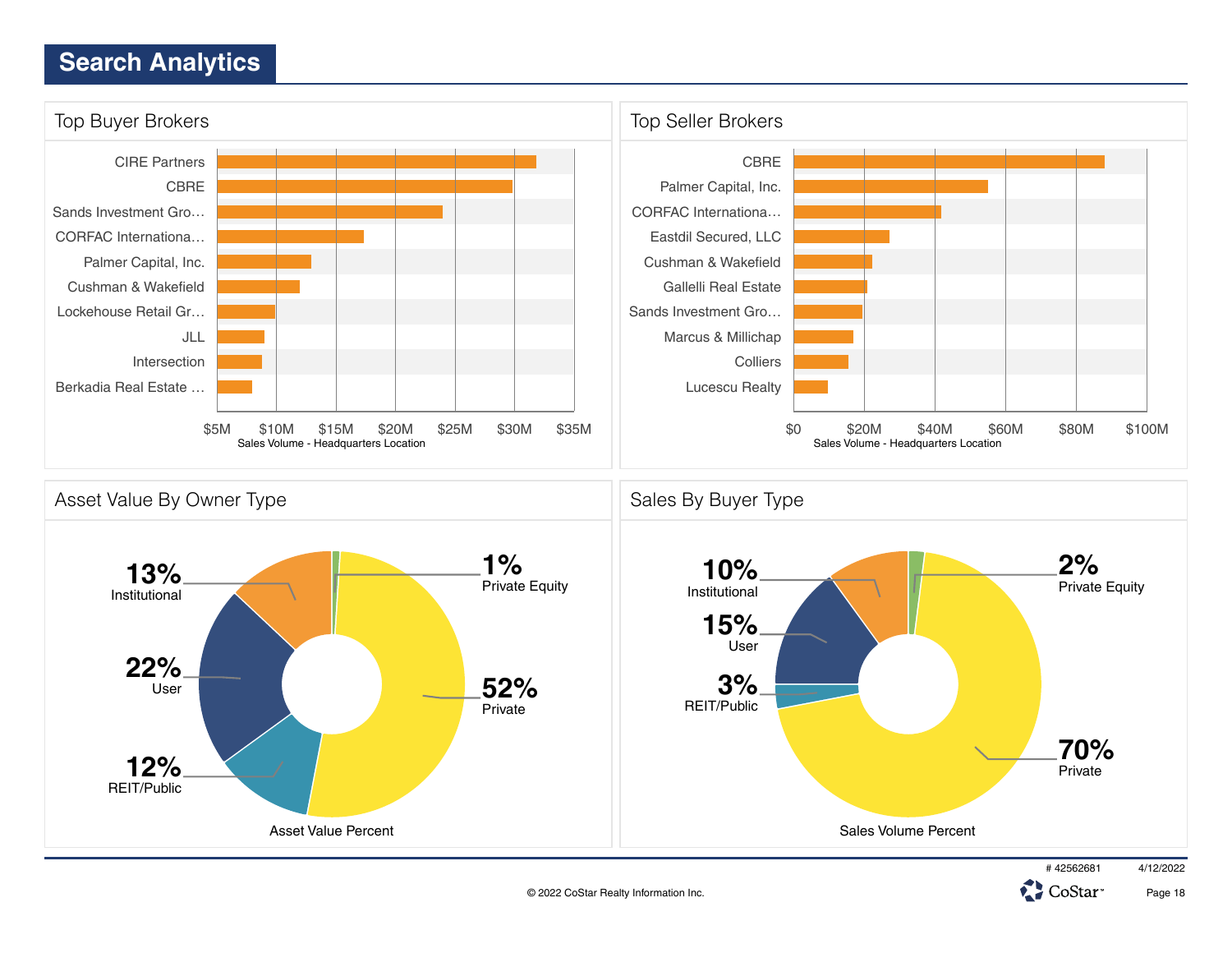

© 2022 CoStar Realty Information Inc.

Page 19

£.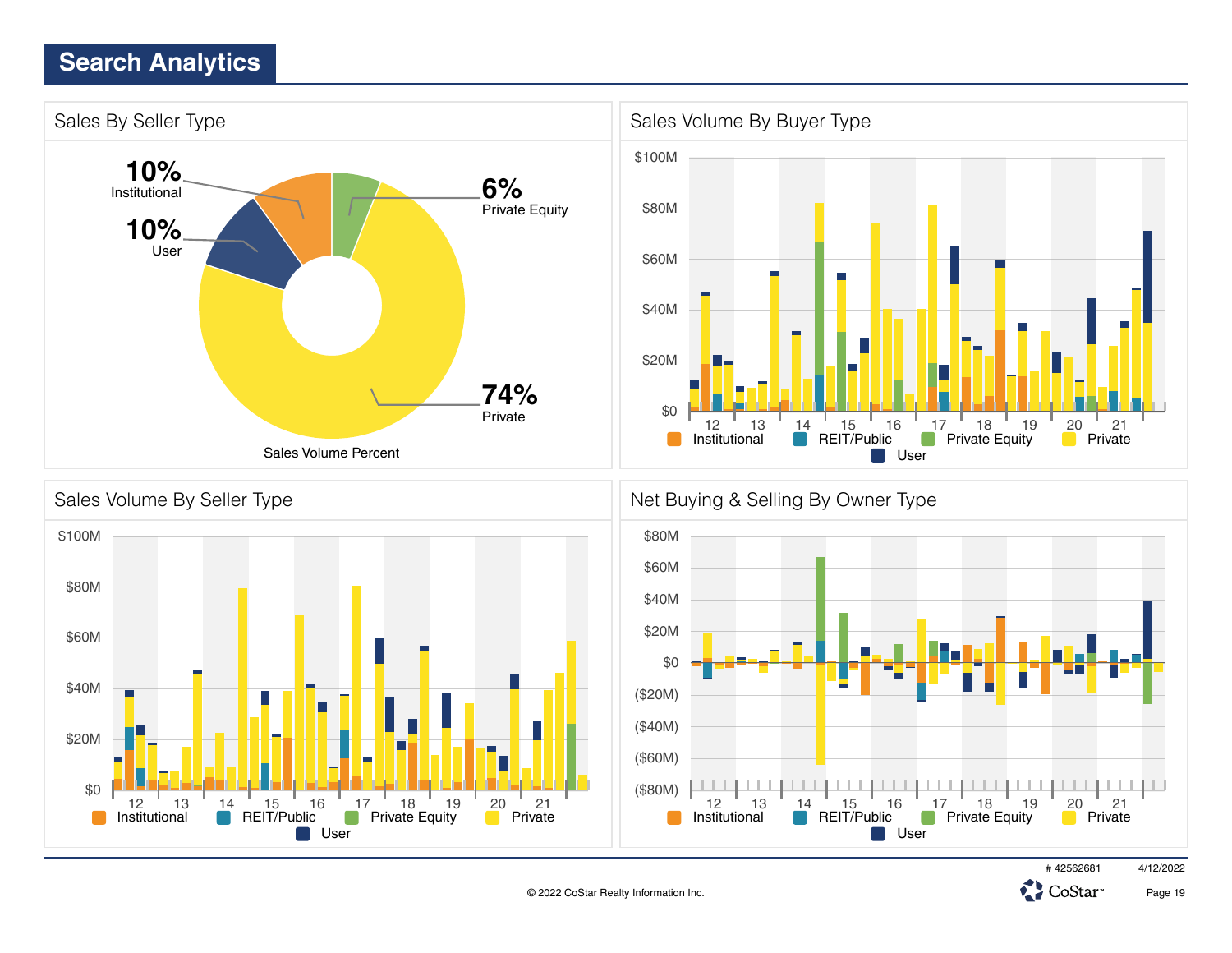

© 2022 CoStar Realty Information Inc.

Page 20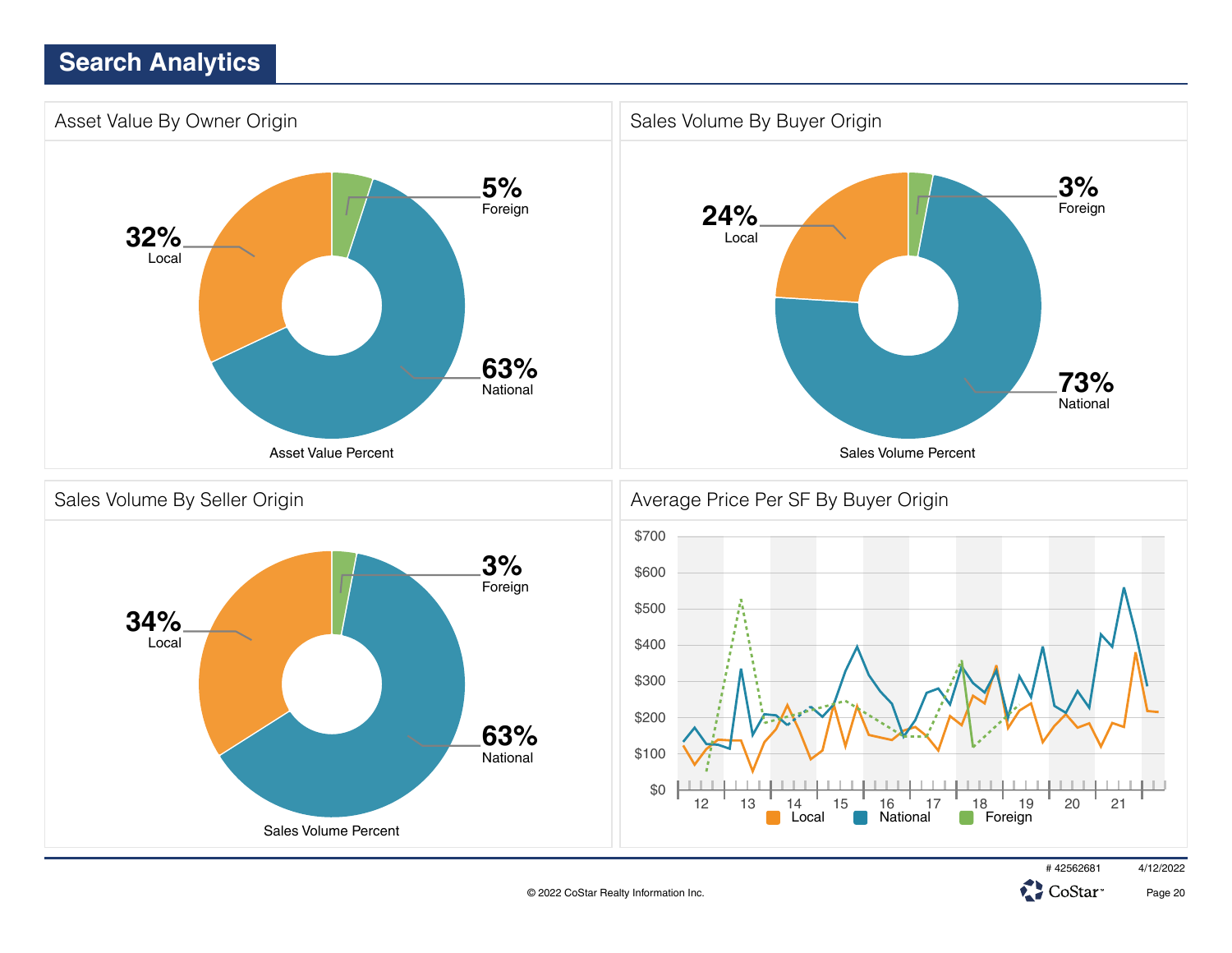

Page 21